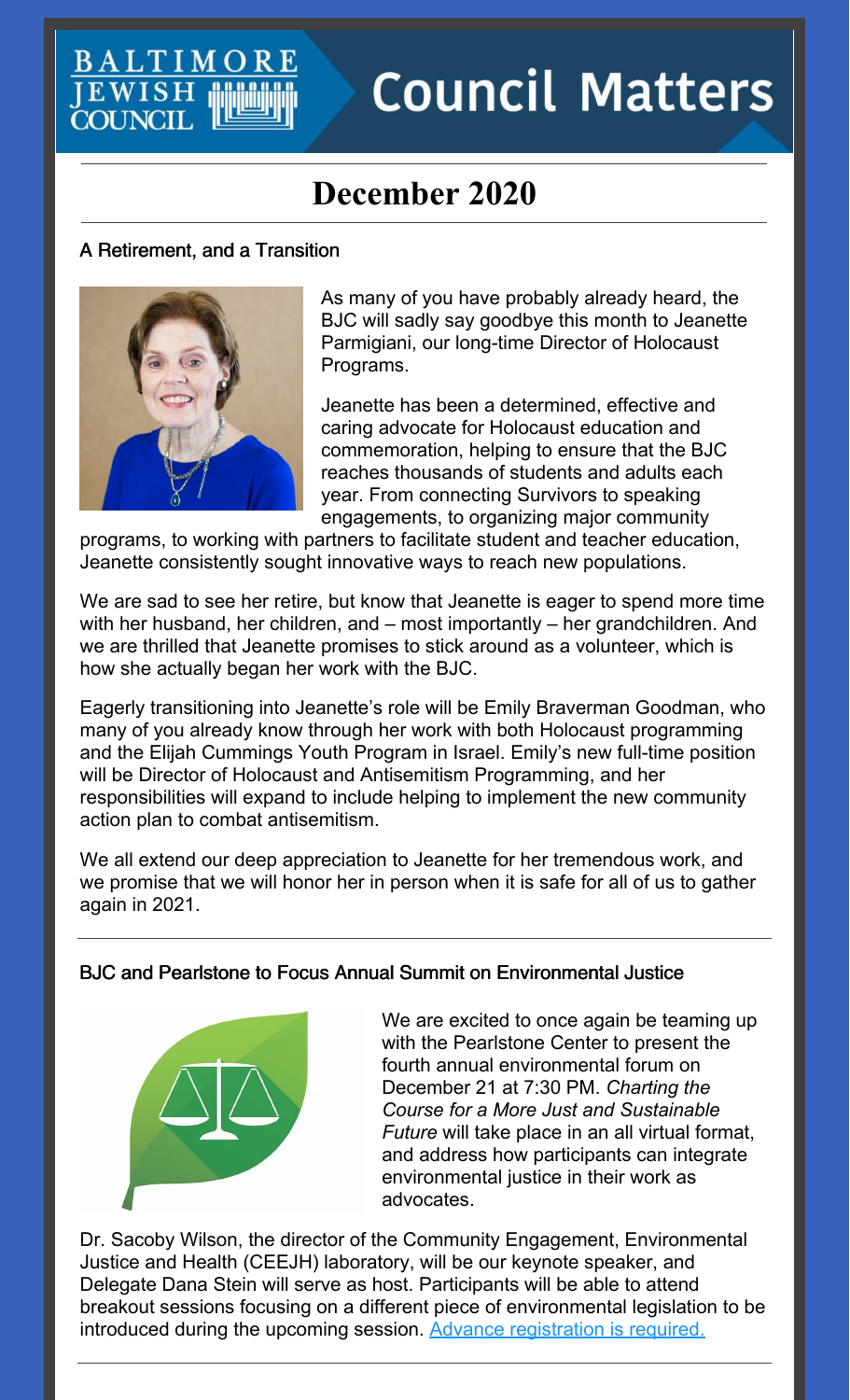#### Baltimore Community Task Force on Antisemitism Presents Findings

Convened after a disturbing number of antisemitic incidents in Baltimore and around the world, the Baltimore Community Task Force on Antisemitism presented its findings and action plan last month.

The task force co-chairs, BJC President Rabbi Andrew Busch and immediate past chair of The Associated Debra S. Weinberg, authored an op-ed in The Sun where they



discussed the task force's work, and how the community must confront [antisemitism](https://www.baltimoresun.com/opinion/op-ed/bs-ed-op-1122-antisemitism-task-force-20201120-rdew3vhhjzbf3pntq4aknyshpa-story.html) in all forms. Members of the task force also included both lay and professional leadership, representing Jewish community organizations from across the region.

#### Thank You For Voting!

The 2020 presidential election results have been counted and certified in Maryland. This election we joined with The Associated and its agencies to encourage everyone in the community to vote, and vote by mail. We would like to thank everyone who exercised their civic responsibility by casting a ballot. This election saw a record number of votes cast by mail, but that was not the only take away. Our own Matt Peterson recently shared some of his thoughts in



Jmore, where he breaks down the results from a local and statewide [perspective.](https://www.jmoreliving.com/2020/11/16/takeaways-from-this-years-elections-from-a-stateside-and-local-perspective/)

#### Ponczak-Greenblatt Award Recipients Announced



For the past 21 years, *The Ponczak-Greenblatt Families' Award For Excellence In Holocaust Education* has been given to local leaders and educators, who pursue Holocaust teaching and programming with an inspiring dedication. The recipients have spanned religious denominations and boundaries. This annual award is given in memory of Holocaust survivors, Morris and Anna Greenblatt and Frieda Ponczak. This year two extraordinary educators, Ms. Katie Forbes of Bel Air Middle School and Dr. Amy Rosenkrans of Graceland Park – O'Donnell Heights Elementary/Middle School, will be welcomed into "The Ponczak-Greenblatt Families' Honor Roll of Schools."

**Katie Forbes'** Bel Air Middle School eighth graders have an intensive, four-month Holocaust, unit: reading and discussing a variety of Holocaust literature and poetry; studying original Holocaust documents and survivor diaries. The students delve into *Anne Frank: The Diary of a Young Girl* by reading the play in class, view a local production of the play, and take a virtual tour of The Annex. The unit culminates with a visit from a Holocaust survivor for first-hand, Holocaust testimony, inspiring the students to carry on the memory of the Holocaust and to Never Forget.

**Dr. Amy Rosenkrans'** Graceland Park seventh graders spend four weeks learning about the Holocaust. After learning the context, chronology, and geography of the time period, students investigate the range of responses of individuals, groups, and governments to the